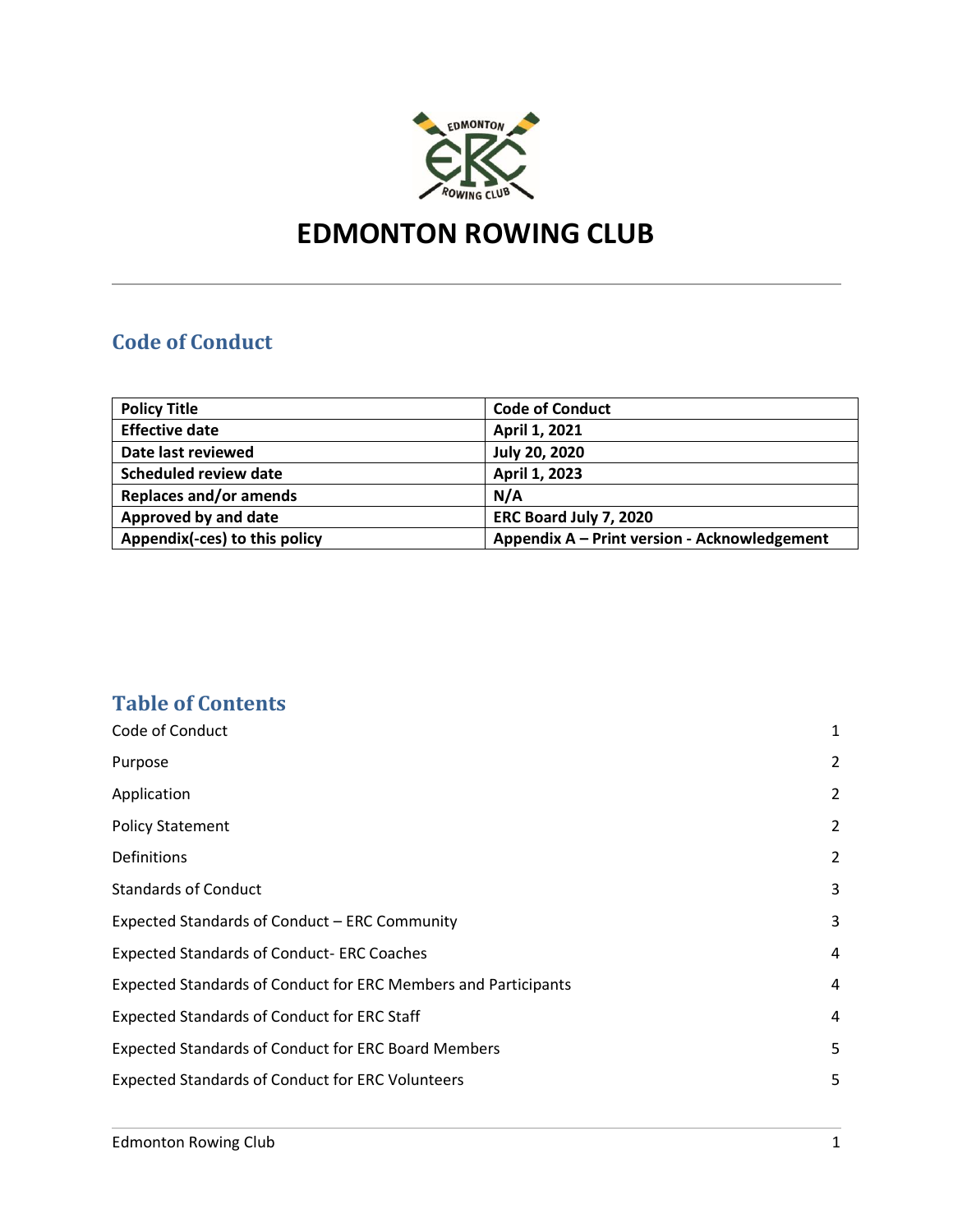| Responsibilities                                              | 5 |
|---------------------------------------------------------------|---|
| References                                                    | 6 |
| Questions                                                     | 6 |
| Procedures                                                    | 6 |
| Appendix A                                                    | 7 |
| Edmonton Rowing Club Code of Conduct - Policy acknowledgement | 7 |

#### <span id="page-1-0"></span>**Purpose**

1. This policy defines the Standards of Conduct for all members of the ERC community. It describes the expected behaviour for all individuals involved in ERC activities and programs.

## <span id="page-1-1"></span>**Application**

2. This policy applies to everyone in the ERC community.

#### <span id="page-1-2"></span>**Policy Statement**

- 3. The ERC, a presence in Edmonton since 1974 has built its reputation on fair competition, good sportsmanship, and community outreach. Athletes from the ERC have enjoyed success at the national and international levels, including the Olympics. These successes are based on discipline and teamwork that embody the values of the sport - excellence, integrity, and community.
- 4. Members of the ERC Community continue to uphold these values in our activities at ERC and when competing at regattas.
- 5. Involvement in the ERC and participation in its activities provides many benefits and privileges; these are balanced by responsibilities and obligations, including adherence to the Standards of Conduct.

## <span id="page-1-3"></span>**Definitions**

- 6. **Member** means a member in good standing.
- 7. **Member in Good Standing** is defined as an individual who:
	- holds a current membership in one of the ERC membership categories Junior, Sport, Senior, Master, or Life;
	- has paid all applicable membership fees to the ERC, the Alberta Rowing Association (ARA) and Rowing Canada Aviron (RCA);
	- has read and signed the ERC liability waiver relevant to the individual's situation; and;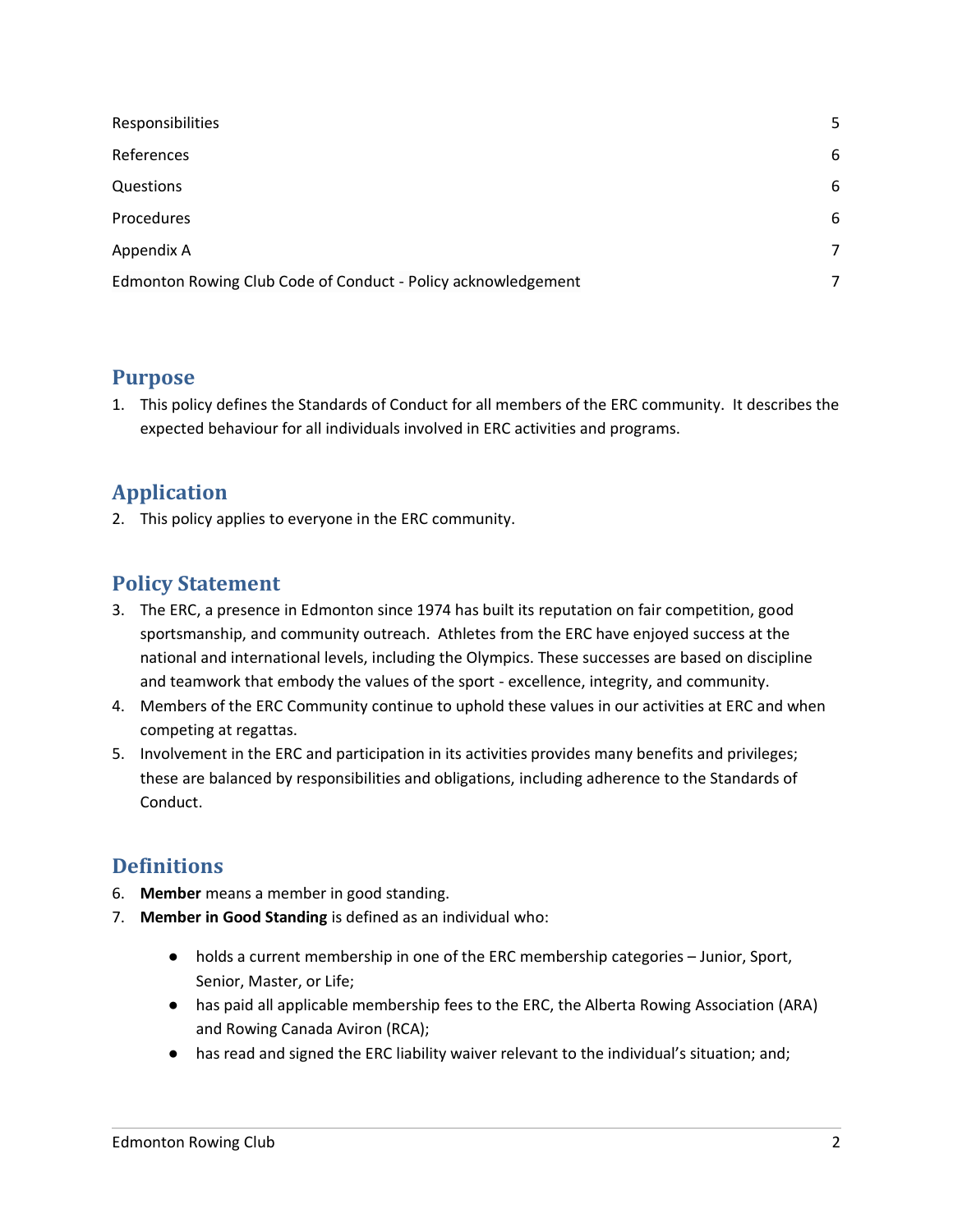- is compliant with non-monetary membership requirements including bingo and volunteer commitments.
- 8. **Participant** is defined as an individual who:
	- Has registered in an ERC fixed term program such as Row for Kids, Learn to Row, or Summer Camp, but who has not purchased a membership in the ERC;
	- Has paid relevant program fees and ARA/RCA fees; and
	- Has read and signed the ERC liability waiver relevant to their situation.
- 9. **ERC Community** includes all individuals who are involved in the ERC, whether as members, coaches, staff, volunteers, parents, or program participants.
- 10. **Parent** means the parent or legal guardian of a member or participant who is under the age of 18.

# <span id="page-2-0"></span>**Standards of Conduct**

11. Everyone in the ERC community is expected to model the behaviours and adhere to the Expected Standards of Conduct for the ERC Community. Additional specific requirements apply to particular roles, for example, that of a coach. These specialized requirements are in addition to and enhance the Standards that apply to all members of the ERC Community.

# <span id="page-2-1"></span>**Expected Standards of Conduct – ERC Community**

- 12. Everyone in the ERC Community is expected to model the behaviours and adhere to the general Standards of Conduct listed:
	- Exhibit moral, ethical, and respectful behaviour
	- Display good sportsmanship and team spirit in any ERC activities;
	- Treat others including members, participants, volunteers, officials and spectators, with respect;
	- Demonstrate through words and actions the spirit of sportsmanship, sports leadership and ethical conduct;
	- Respect ERC property and equipment and not willfully cause damage;
	- Respect individual rights;
	- If under the age of majority, refrain from the use of alcohol, tobacco and cannabis at all times;
	- If of the age of majority, practice the responsible use of alcohol, tobacco, and cannabis. Refrain from the use or consumption of any alcohol, tobacco and cannabis when participating in ERC training and competitions;
	- Refrain from any behaviour that constitutes harassment or abuse, including sexual misconduct or harassment, and verbal or physical abuse.
	- Comply with RCA rules of racing;
	- Comply with all ERC bylaws, policies, regulations, and procedures.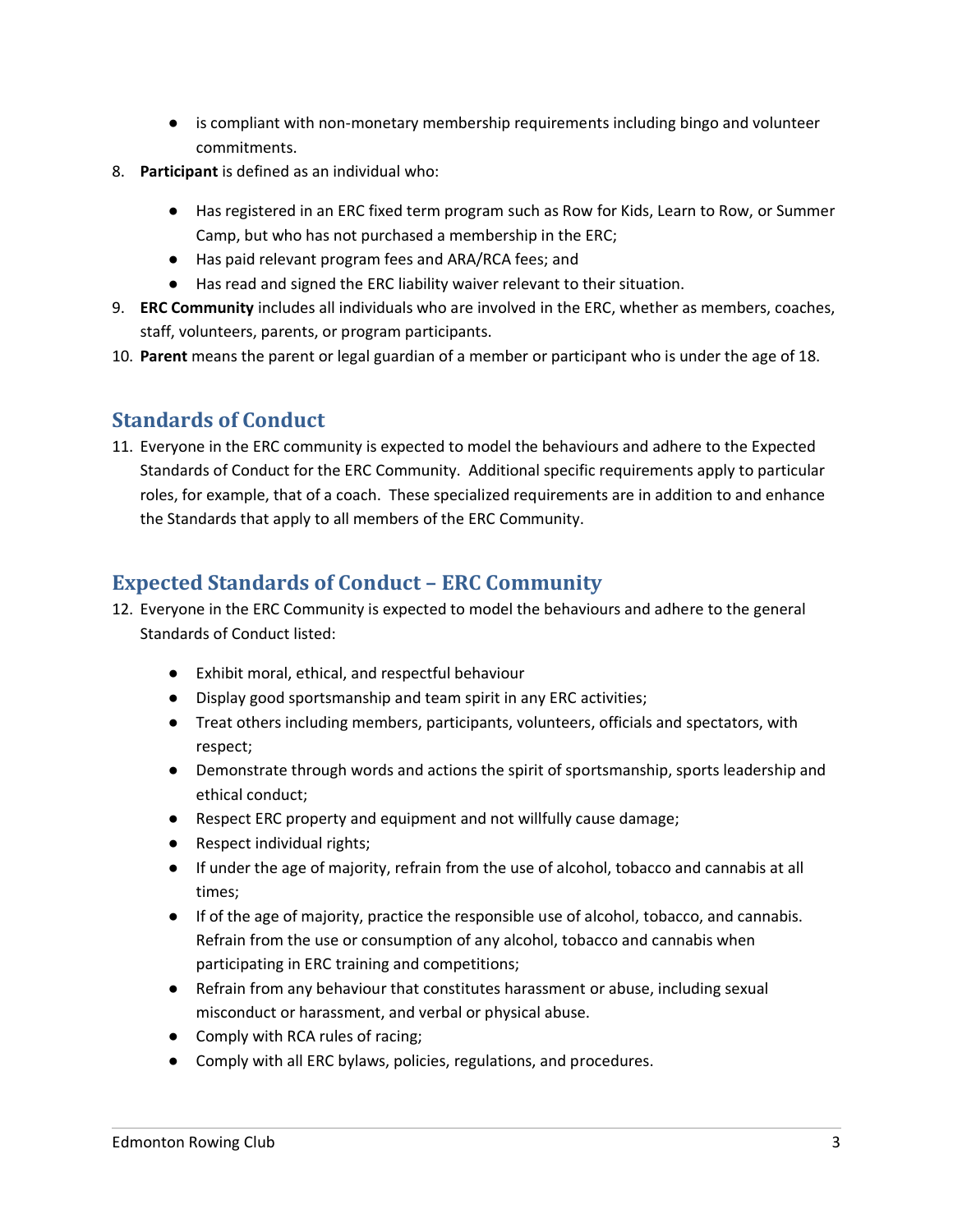# <span id="page-3-0"></span>**Expected Standards of Conduct- ERC Coaches**

- 13. ERC coaches, both paid and volunteer, are the public face of and representatives of the ERC. They are required to at all times:
	- Demonstrate high personal and professional standards and project a positive image of rowing and coaching;
	- Adhere to ERC and RCA Codes of Conduct and Standards for certified coaches as set out by the Coaching Association of Canada;
	- Ensure a safe training environment for all participants;
	- Ensure all safety protocols are met during ERC training sessions and competitions;
	- Consider future health and well-being of athletes when designing athlete training programs;
	- Help promote athlete personal and performance goals;
	- Provide performance focused comments and constructive criticisms;
	- Refrain from any behaviour that may be interpreted as sexual, physical, verbal and/or psychological harassment or abuse.

#### <span id="page-3-1"></span>**Expected Standards of Conduct for ERC Members and Participants**

14. All ERC Members and Participants must:

- Respect ERC equipment and facilities and not cause willful damage to them;
- Commit to training schedules as defined by their program coach;
- Ensure their program coach is aware of any medical issues or other factors that impact their ability to train or participate;
- When travelling to competitions or ERC events, make travel arrangements that meet the expectations of coaches and organizers and conform to ERC policies;
- Understand and adhere to regatta rules of racing, traffic patterns and uniform requirements;
- Refrain from using language or behaving in a way that may be interpreted as sexual, physical, verbal and/or psychological harassment or abuse.

## <span id="page-3-2"></span>**Expected Standards of Conduct for ERC Staff**

15. All ERC staff must:

- Act in the best interest of the ERC and its community;
- Abide by and adhere to the ERC Code of Conduct and the terms of their contractual agreements;
- Communicate in a respectful manner with all members of the ERC community;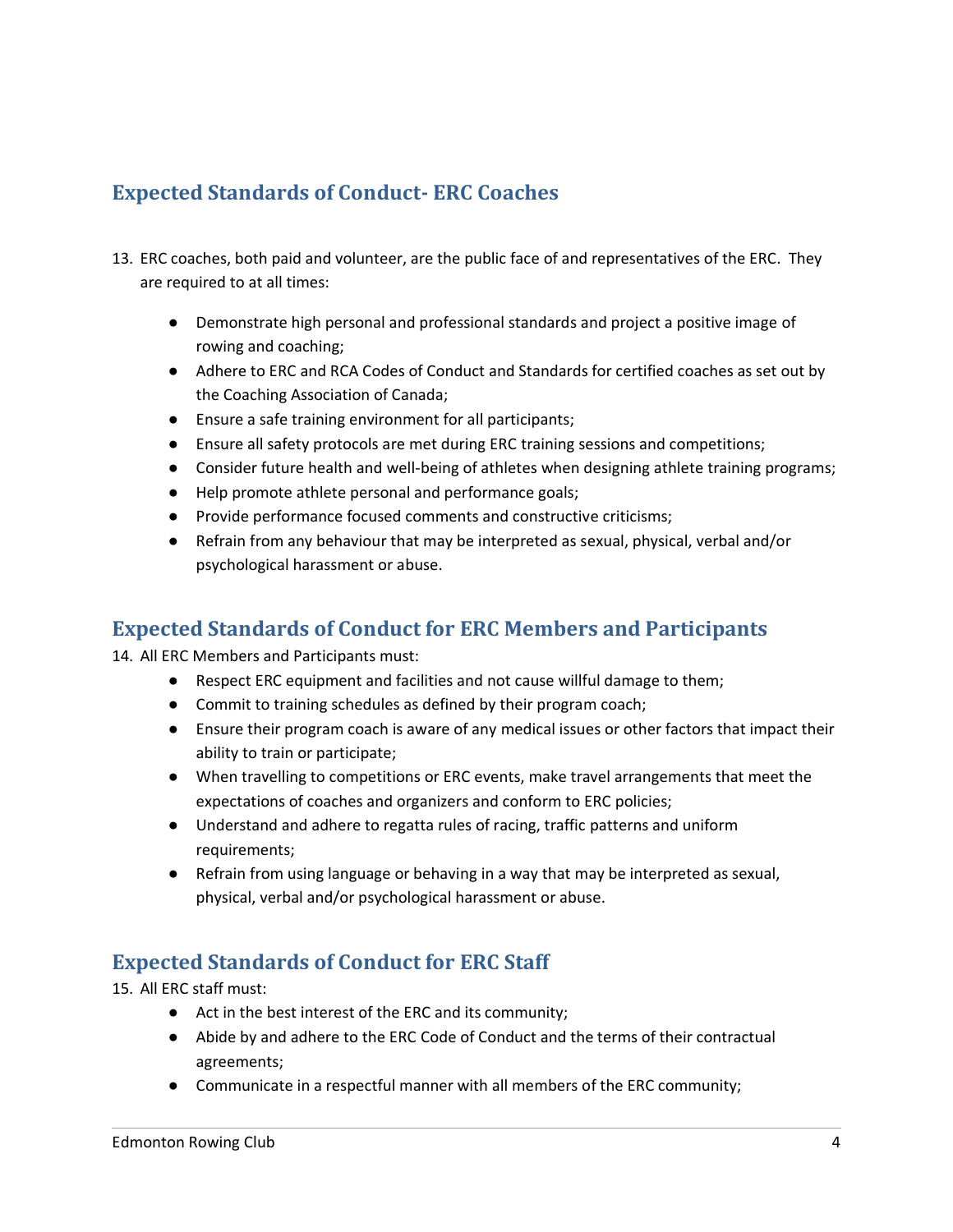- Maintain confidentiality of ERC business information and personal information of ERC members and participants;
- Maintain records and safe storage of records as required by ERC;
- Engage in a friendly, open, respectful manner to members, participants, other staff and the public;
- Refrain from any behaviour that may be interpreted as sexual, physical, verbal and/or psychological harassment or abuse.

# <span id="page-4-0"></span>**Expected Standards of Conduct for ERC Board Members**

16. All ERC Board Members must:

- Act in the best interest of the ERC:
- Act as positive ambassadors of the ERC;
- Abide by and adhere to ERC Code of Conduct
- Maintain confidentiality of sensitive ERC business information and personal information of the ERC community members that is obtained while performing ERC duties;
- Be aware of and not engage in activities or behaviour that may be, or may be perceived to be, in conflict of interest;
- Not engage in fraudulent or other criminal behaviour and report to the ERC Executive any charges or convictions under the Criminal Code of Canada or any other jurisdiction;
- Behave in a respectful and professional manner at the club and at club meetings;
- Refrain from any behaviour that may be interpreted as sexual, physical, verbal and/or psychological harassment or abuse.

## <span id="page-4-1"></span>**Expected Standards of Conduct for ERC Volunteers**

17. All ERC Volunteers including parents are expected to follow these guidelines:

- Abide by Expected Standards of Conduct for members of the ERC community;
- Act as a positive ambassador of the ERC;
- Promote the ERC and the sport of rowing to the public;
- Behave in a respectful and positive manner to others including members, participants, staff, and the public when representing the ERC;
- Refrain from any behaviour that may be interpreted as sexual, physical, verbal and/or psychological harassment or abuse.

## <span id="page-4-2"></span>**Responsibilities**

18. It is the responsibility of all members of the ERC community to commit to and adhere to this Code of Conduct while engaged in ERC activities and events.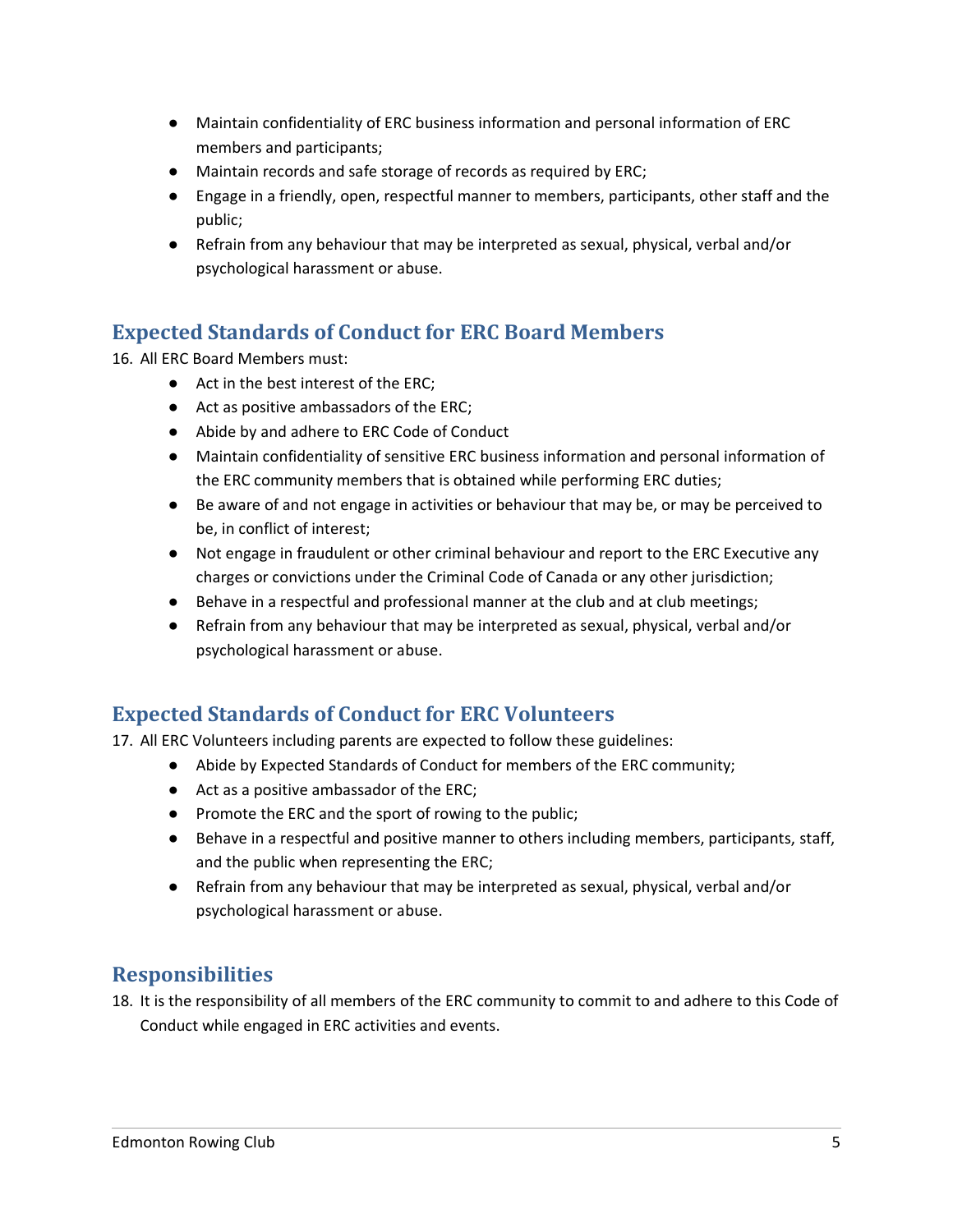#### <span id="page-5-0"></span>**References**

- 19. [Rowing Canada Aviron Code of Conduct.](https://rowingcanada.org/uploads/2019/02/code_of_conduct_rca.pdf)
- 20. [Coaching Association of Canada.](https://coach.ca/national-coaching-certificate-program)
- 21. [The Sport Information Resource Centre Universal Code of Conduct](https://sirc.ca/app/uploads/2020/01/UCCMS-v5.1-Distribution-to-NSOs-MSOs-FINAL.pdf) to Prevent and Address Maltreatment in Sport (UCCMS), version 5.1
- 22. [ERC Abuse, Bullying, and Harassment Policy](https://edmontonrowing.ca/wp-content/uploads/2020/10/ERC-ABH-Policy-and-Procedures.pdf)
- 23. [ERC Safe Sport Policy](https://edmontonrowing.ca/wp-content/uploads/2020/10/ERC-Safe-Sport-Policy.pdf)

## <span id="page-5-1"></span>**Questions**

24. If you have any questions, please reach out to the **ERC President** or **ERC Vice President**.

#### <span id="page-5-2"></span>**Procedures**

25. This Policy will be made available during ERC program registration via RCA web site. It must be acknowledged and accepted before registration can continue.